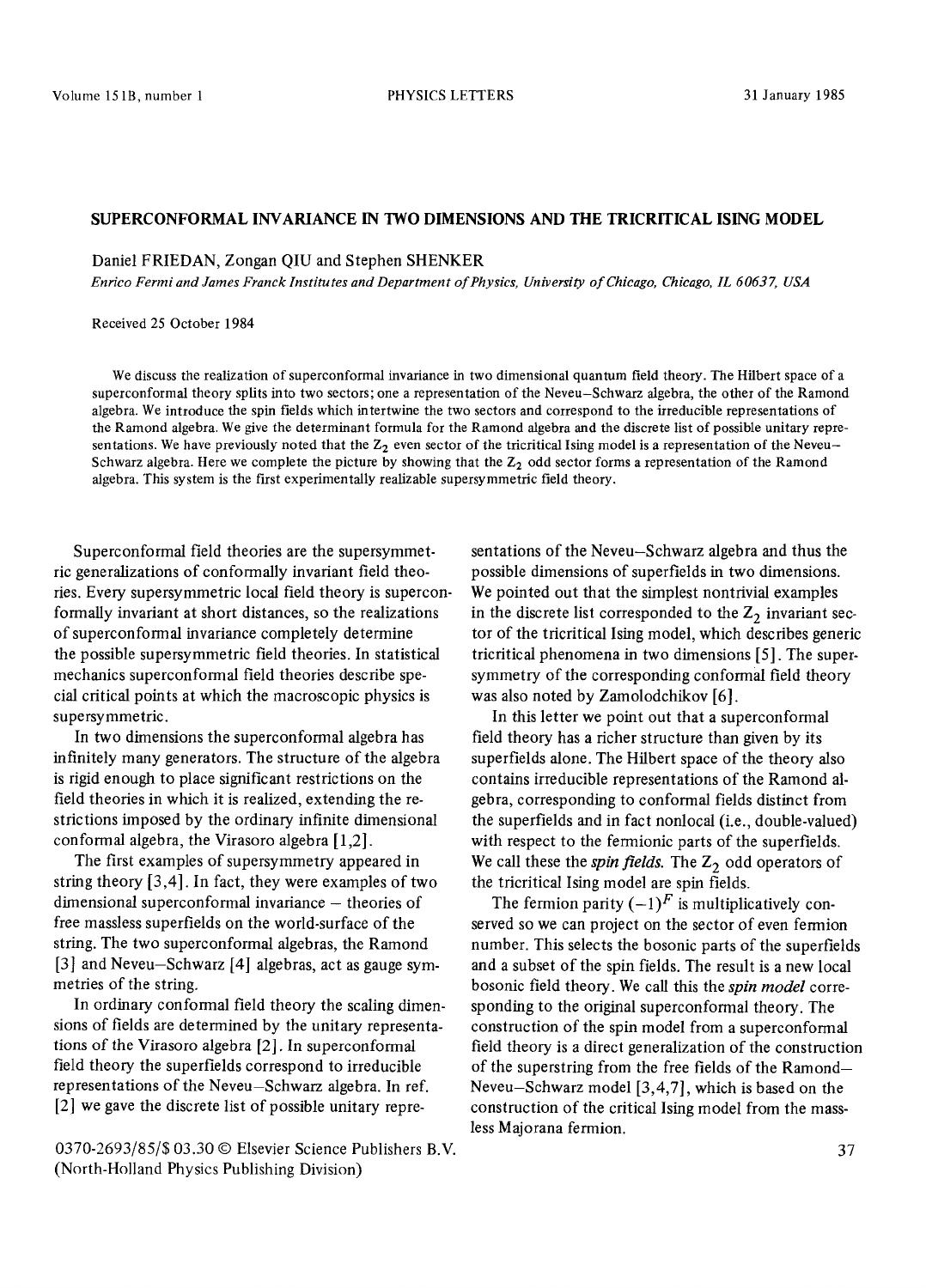The infinite superconformal algebra is generated by the super stress-energy tensor  $T(z) = T_F(z) + \theta T_B(z)$ where  $z = (z, \theta)$  is a complex super coordinate,  $T_B(z)$  is the ordinary stress energy tensor (spin = dimension = 2), and  $T_{\rm F}$  (z) is its fermionic superpartner (spin = dimension = 3/2). We omit discussion of the  $\bar{z}$  dependence since it is equivalent to the z dependence  $[1,2]$ . The correlation functions of  $T_{\rm F}(z)$  can be double-valued because its spin is half-integral. Thus the Hilbert space of the theory divides into two subspaces: the Neveu-Schwarz subspace on which  $T_F$  (exp  $(2\pi i)z$ ) =  $T_F(z)$ , and the Ramond subspace on which  $T_F$  (exp (2 $\pi i$ )z) =  $-T_{\rm F}(z)$ .

The natural operator representation of superconformal field theory comes from the radial quantization. We write  $z = \exp(r + i\sigma)$  and take  $\tau$  to be euclidean time,  $\sigma$  to be periodic space. The complex super coordinate ( $\log z$ ,  $z^{-1/2}\theta$ ) describes a cylindrical superspace. The super stress-energy tensor can be expanded in operator Fourier coefficients

$$
T_{\rm F}(z) + \theta T_{\rm B}(z) = \sum_{n} z^{-n-3/2} T_{{\rm F},n} + \theta z^{-n-2} T_{{\rm B},n}.
$$
\n(1)

We will use the more conventional notation  $G_n = 2T_{F,n}$ ,  $L_n = T_{B,n}$ . In the Ramond sector the indices of the  $G_n$ are integers; in the Neveu-Schwarz sector they are half-integers. The Fourier coefficients satisfy

$$
L_n^{\dagger} = L_{-n}, \t G_n^{\dagger} = G_{-n},
$$
  
\n
$$
[L_m, L_n] = (m - n) L_{m + n} + \frac{1}{8} \hat{c} (m^3 - m) \delta_{m + n},
$$
  
\n
$$
[G_m, G_n]_+ = 2L_{m + n} + \frac{1}{2} \hat{c} (m^2 - \frac{1}{4}) \delta_{m + n},
$$
  
\n
$$
[L_m, G_n] = (\frac{1}{2}m - n) G_{m + n}.
$$
\n(2)

The hermiticity conditions follow from reality of the super stress-energy tensor. The (anti-)commutation relations are equivalent to the operator product expansion

$$
T(z_1)T(z_2) \sim \frac{1}{4} \hat{c} z_{12}^{-3}
$$
  
+  $(2\theta_{12} z_{12}^{-2} + \frac{1}{2} z_{12}^{-1} D_2 + \theta_{12} z_{12}^{-1} \partial_2) T(z_2)$ , (3)

where  $z_{12} = z_1 - z_2 - \theta_1 \theta_2$ ,  $\theta_{12} = \theta_1 - \theta_2$ , and  $D = \partial_{\theta} + \theta \partial_{z}$ .

The coefficient  $\hat{c}$  is a number which characterizes the operator implementation of superconformal invariance in a particular theory. The usual central charge of the

Virasoro algebra is  $c = 3\hat{c}/2$ . A single free superfield has  $\hat{c} = 1$ . It consists of a free scalar field with  $c = 1$  and a Majorana fermion with  $c = 1/2$ .

A superfield  $\phi(z) = \phi_0(z) + \theta \phi_1(z)$  is a *conformal* superfield if it obeys the operator product expansion

$$
T(z_1)\phi(z_2)\sim h\theta_{12}z_{12}^{-2}\phi(z_2)+\frac{1}{2}z_{12}^{-1}D_2\phi+\theta_{12}z_{12}^{-1}+\partial_2\phi.
$$
\n(4)

This is equivalent to the commutation relations

$$
[T_v, \phi(z)] = v\partial \phi + \frac{1}{2} (Dv) D\phi + h(\partial v) \phi, \qquad (5)
$$

where

$$
T_v = \frac{1}{2\pi i} \oint dz d\theta v(z) T(z)
$$
 (6)

is the generator of the infinitesimal superconformal transformation  $\delta \theta = Dv/2$ ,  $\delta z = v - \theta \delta \theta$ . The complete algebra of superfields is generated by products of the super stress-energy tensor with the conformal superfields.

In radial quantization the dilation operator  $L_0$  acts as hamiltonian. The  $L_n$  and  $G_n$  are lowering operators when  $n > 0$  and raising operators when  $n < 0$ . A state Ih) of energy h is called *aground state* if it is killed by all the lowering operators. The raising operators acting on a ground state generate an irreducible representation of the algebra. The eigenspace  $L_0 = h + n$  is called level n.

The vacuum  $|0\rangle$  is the ground state of lowest energy  $h = 0$ . It belongs to the Neveu-Schwarz sector. It is invariant under the global superconformal group OSP (211), i.e. it is annihilated by the five generators  $L_{-1}$ ,  $L_0$ ,  $L_1$ ,  $G_{1/2}$  and  $G_{-1/2}$ . The conformal superfields of the theory are in one to one correspondence with the ground states of the Neveu-Schwarz algebra, the superfield  $\phi(z, \theta)$  of dimension h being associated with the ground state  $|h\rangle = \phi(0,0) |0\rangle$  of energy h.

The relation between ground states of the Ramond algebra and conformal fields is more complicated.  $G_0$ commutes with  $L_0$ , so it acts on the ground states, which therefore come in orthogonal pairs  $\langle h^+ \rangle$  and  $|h^{-} \rangle = G_0 | h^{+} \rangle$ . By the general principle that ground states for the Virasoro algebra are associated with ordinary conformal fields [ 1,2], the Ramond ground states  $|h^{\pm}$  are created from the vacuum by *spin fields*  $\Theta^{\pm}(z)$ which are ordinary conformal fields of dimension  $h$ :  $|h^{\pm}$  =  $\Theta^{\pm}(0)$  | 0). From the action of  $T_F(z)$  on the Ramond ground states we find the operator product

$$
T_{\rm F}(z)\,\Theta^{\rm t}(w)\sim\frac{1}{2}\,(z-w)^{-3/2}\,a_{\pm}\,\Theta^{\rm t}(w),\qquad \qquad (7)
$$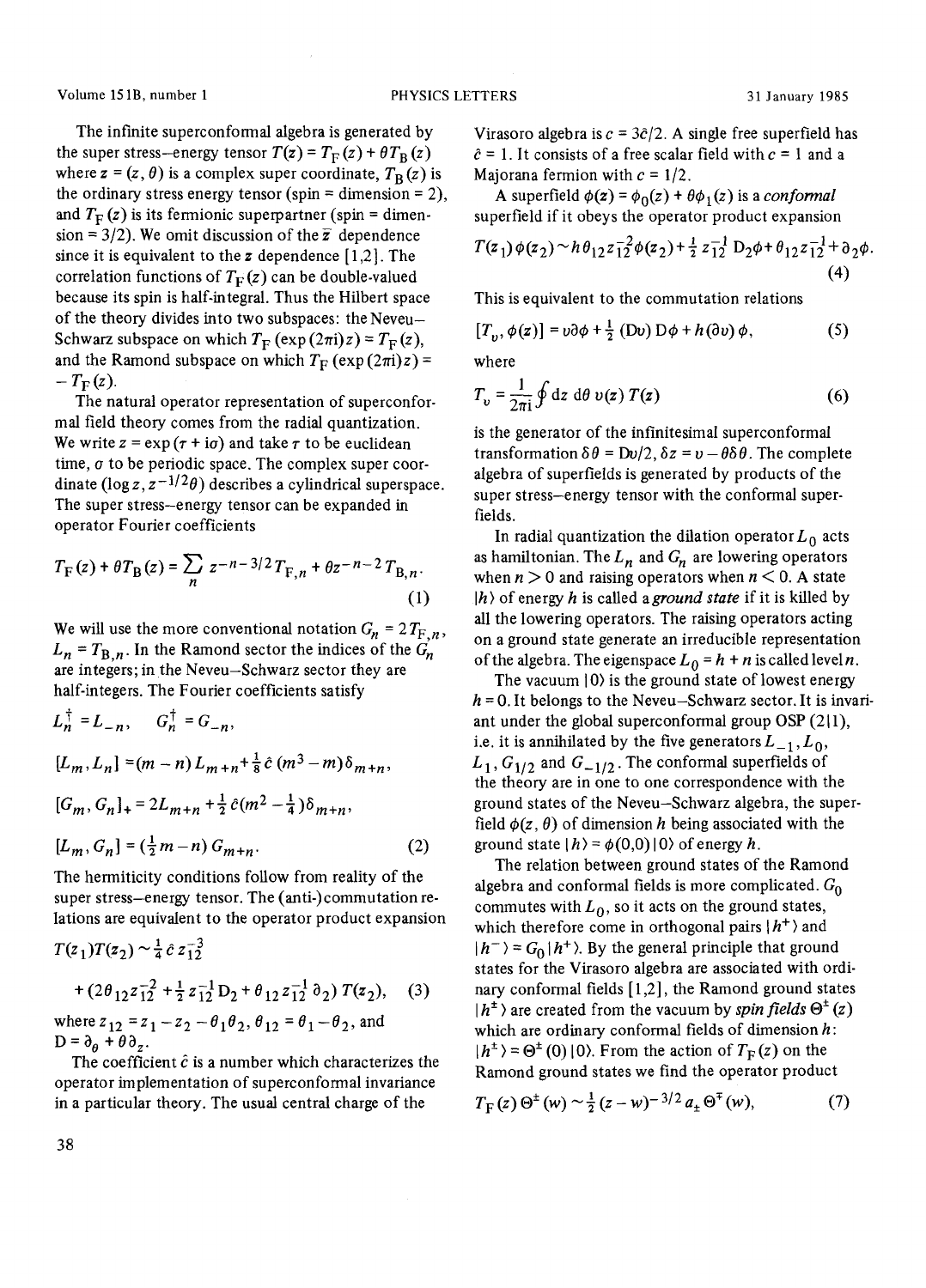where  $a_+ = 1$ ,  $a_- = h - \hat{c}/16$ . Thus  $T_F(z)$  is doublevalued with respect to the spin fields. In fact, all of the fermionic parts of the superfields are double-valued with respect to the spin fields, and all of the bosonic parts are single-valued. Ramond boundary conditions can be regarded as due to a cut connecting spin fields at  $z = 0$  and  $\infty$ . The operator product (7) is equivalent to the relations

where

$$
K_n = \frac{1}{2\pi i} \oint_{|z| < 1} dz \, z^{n+1/2} (1-z)^{1/2} \, 2 \, T_F(z)
$$
\n
$$
= G_n - \frac{1}{2} \, G_{n+1} \, \dots \tag{9}
$$

 $K_{-n-1/2}^{\dagger} \Theta^{\dagger}(1) \pm i \Theta^{\dagger}(1) K_n = a_+ \Theta^{\dagger}(1),$  (8)

These nonlocal relations between spin fields and the fermionic part of the super stress-energy tensor can be regarded as the defining property of spin fields.

If we make the conformal transformation from the plane to the cylinder we find that in the Ramond sector all of the fermionic parts of the superfields become periodic in space. The superfields acting in the Ramond sector form a self-contained supersymmetric field theory on the cylinder, with periodic spatial boundary conditions. The global supersymmetry is expressed by  $G_0^2 = L_0 - c/16$ . Supersymmetry is unbroken if and only if there are ground states with  $G_0 = 0$ , i.e. with  $h = \hat{c}/16$ .

The fermion parity operator  $\Gamma = (-1)^F$  anti-commutes with all the fermionic parts of the superfields and commutes with the bosonic parts. Because of its role in the fermionic string theory we refer to  $\Gamma$  as the *chirality operator.* Since  $G_0$  reverses chirality, the paired Ramond ground states have opposite chirality. If  $h = \hat{c}/$ 16 then  $|h^{-}\rangle$  is a null state and decouples, leaving a chirally asymmetric ground state. Witten's index [8] tr  $(-1)^F$  for the supersymmetric theory on the cylinder with periodic spatial boundary conditions counts the chiralities of the  $h = c/16$  Ramond ground states. If the index is nonzero then supersymmetry cannot be broken and there must be some chirally asymmetric  $h = \frac{\partial}{\partial t}$ ground states. If the index is zero then there is no chiral asymmetry and in the generic case the supersymmetry will be broken.

The fermionic string theory in  $D$  space-time dimensions is described by D free superfields  $X^{\mu}(z) = x^{\mu}(z)$  $+\theta \psi^{\mu}(z)$  on the world-surface of the string. The super

stress-energy tensor is  $T = D X_\mu D^2 X^\mu/2$ , and the operator product (3), with  $\hat{c} = D$ , can be verified using the two point function  $\langle X^{\mu}(z_1) X_{\nu}(z_2) \rangle = \delta^{\mu}_{\nu} \ln z_{12}$ . For a single free superfield, the Majorana fermion  $\psi$  is equivalent to the Ising model at its critical point. The ground state energy with Ramond boundary conditions is 1/16. The spin fields are the dimension i/16 order and disorder operators of the Ising model. For arbitrary  $D$  the spin fields are products of  $D$  Ising order or disorder operators and have dimension  $h = D/16 = \partial/16$ . They form the fermionic vertex constructed by Corrigan, Goddard and Olive [9], who wrote the relations (8) for the degenerate case  $h = \partial/16$ . The connection between the fermionic string and the Ising model was first pointed out by Aharonov, Casher and Susskind [ I0].

With Ramond boundary conditions, the fields  $\psi^{\mu}(z)$ contain zero modes  $\psi_0^{\mu}$  which obey the anti-commutation relations of the Clifford algebra  $\gamma^{\mu}$ . They commute with  $L_0$  and therefore act on the Ramond ground states. Thus for D even the spin field  $\Theta^{\alpha}$  transforms as a space-time Dirac spinor. For D odd, e.g.  $D = 1$ , the spin fields must transform as a pair of spinors of opposite chirality in order for  $\Gamma$  to be defined. For all D, the chirality operator acts by  $\Gamma \Theta \Gamma = \gamma_{D+1} \Theta$ . Projection on the  $\Gamma$  = 1 sector of the D = 10 fermionic string yields the superstring [7]. The spin field  $\Theta^{\alpha}$  becomes a Weyl spinor.

In the general superconformal theory, spin fields of opposite chirality are nonlocal with respect to each other, since their operator products contain fermionic fields, while spin fields of the same chirality are mutually local. Therefore, projecting on the sector  $\Gamma = 1$  in any superconformal field theory gives a local field theory, the *spin model.* Of course, in a complete treatment of superconformal field theory we must take into account the  $(\bar{z}, \theta)$  dependence of the fields. The full superconformal algebra is the tensor product of two algebras, one describing transformations in  $(z, \theta)$ , the other in  $(\bar{z}, \theta)$ . The natural chirality operator is  $\Gamma$  $=(-1)^F$  where F is the fermion number of the full theory. It is interesting to note, however, that in the fermionic string two chirality operators,  $\Gamma$  and  $\overline{\Gamma}$ , are defined, one in the  $(z, \theta)$  sector, the other in the  $(\overline{z}, \overline{\theta})$ sector. The superstring requires projection on  $\Gamma = \overline{\Gamma} = 1$ .

In summary, the Hilbert space of a superconformal theory divides into two subspaces, the Neveu-Schwarz and Ramond sector. The vacuum is in the Neveu-Schwarz sector. The operators of the theory can be pic-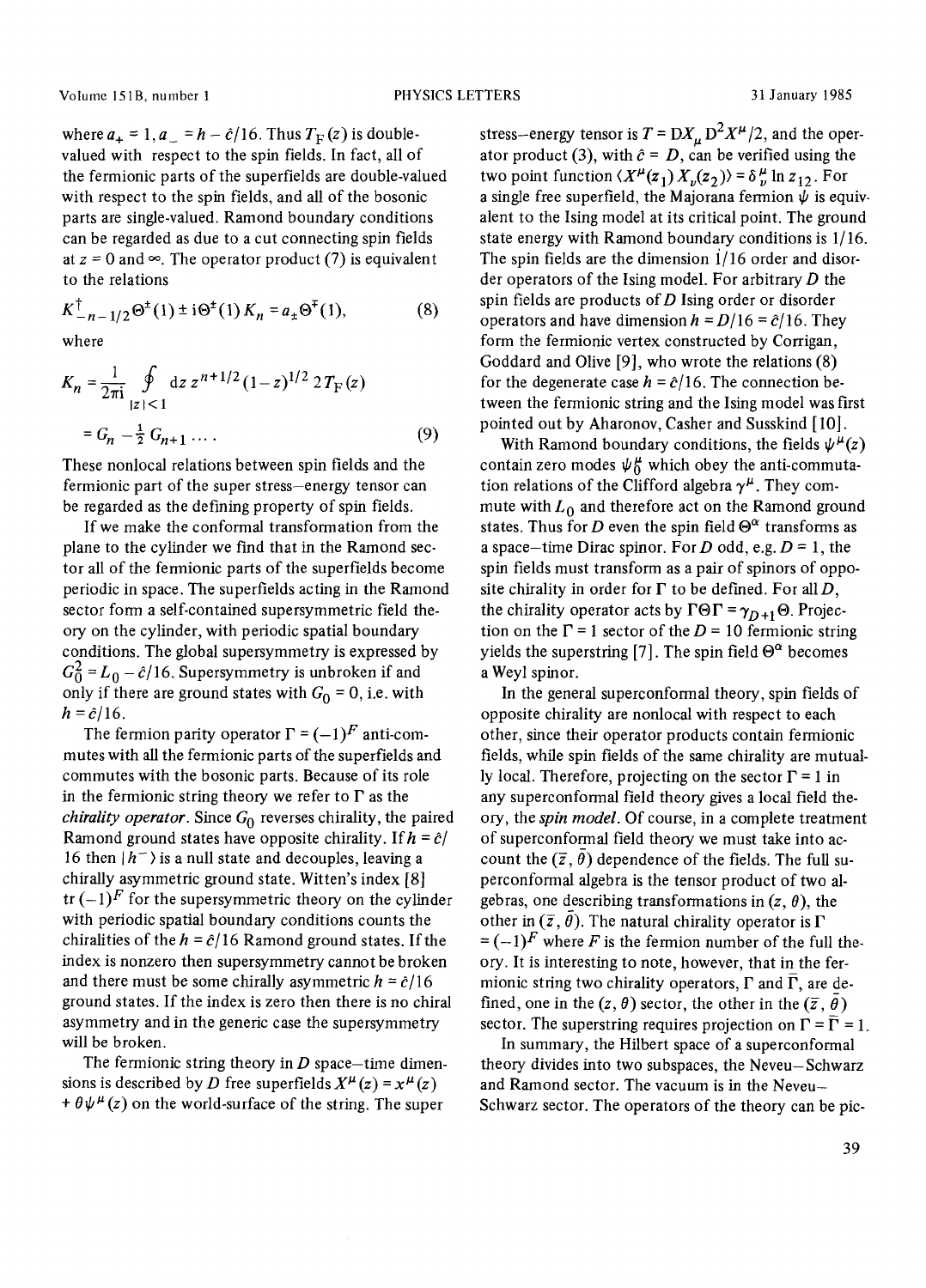tured in two by two block form. The superfields of the theory are block diagonal, taking the Neveu-Schwarz sector to the Neveu-Schwarz sector and the Ramond sector to the Ramond sector. The spin fields are block off-diagonal. The dimensions of the superfields are given by the ground state energies in the Neveu-Schwarz sector, since they make Neveu-Schwarz states from the vacuum. The dimensions of the spin fields are given by the ground state energies in the Ramond sector, since the spin fields make Ramond states from the Neveu-Schwarz vacuum. The complete superconformal field theory is not local, since the fermionic operators are double-valued with respect to the spin fields. There are two ways to project onto a local field theory. The first is to restrict to the Neveu-Schwarz sector, giving the usual algebra of superfields. The second is to restrict to the  $\Gamma = 1$  sector, giving the spin model. The complete superconformal theory can be reconstructed from the superfields by representing a pair of spin fields as endpoints of a cut in the plane across which the fermionic fields change sign. The fermionic fields can presumably be reconstructed from the  $\Gamma = 1$  spin fields by a generalization of the Jordan-Wigner construction of the fermion field from the Ising order parameter. It is not yet clear how to characterize those local field theories which are spin models of superconformal field theories.

We focus now on unitary superconformal theories. Unitarity requires that the Hilbert space of a theory contain no negative metric states. Irreducible representations of the conformal algebras can be free from negative metric states only for certain values of the superconformal anomaly  $\hat{c}$  and the ground state energy  $h$ . If  $\hat{c} \ge 1$  then all representations with  $h \ge 0$  are unitary. For  $\hat{c}$  < 1 there is a discrete list of possible unitary representations. For  $p$  and  $q$  positive integers, define  $m$  and  $h_{p, q}$  by

$$
\hat{c}(\hat{m})=1-8/\hat{m}(\hat{m}+2),
$$

$$
h_{p,q} = \{ [(\hat{m} + 2) p - \hat{m}q]^2 - 4 \} / 8 \hat{m} (\hat{m} + 2)
$$
  
+ 
$$
\frac{1}{32} [1 - (-1)^{p-q}].
$$
 (10)

The possible unitary representations of the superconformal algebras with  $\hat{c}$  < 1 are

$$
\hat{c} = \hat{c}(\hat{m}), \quad \hat{m} = 2, 3, 4, ...
$$
\n
$$
h = h_{p,q}(\hat{m}), \quad 1 \le p < \hat{m}, \quad 1 \le q < \hat{m} + 2. \quad (11)
$$
\n40

The Neveu-Schwarz representations are given by the  $h_{p,q}$  with  $p-q$  even [2]; the Ramond representations by the  $h_{p,q}$  with  $p-q$  odd.

Each unitary field theory with  $\hat{c}$  < 1 must be built from the possible representations on the list for some fixed  $\hat{m}$ . The striking feature of the list (11) is that the possible representations of the two superconformal algebras occur at the same values of  $\hat{c}$ . This strongly indicates the existence of a discrete series of superconformal models in the sense described above.

For  $\hat{m}$  odd,  $\hat{c}/16$  is not an allowed ground state energy, so the supersymmetry of the periodic model on the cylinder is broken. When  $\hat{m}$  is even,  $h_{\hat{m}/2, \hat{m}/2+1} = \hat{c}/16$ , so the supersymmetry on the cylinder is unbroken.

The constraint of unitarity applies level by level, since the eigenspaces of  $L_0$  are orthogonal The *nth* level of an irreducible representation is spanned by the vectors

$$
G_{-m_1}G_{-m_2}... L_{-n_1}L_{-n_2}... |h\rangle,
$$
  
\n
$$
0 < m_1 < m_2 ..., \quad 0 < n_1 \le n_2 ... ,
$$
  
\n
$$
n = \sum m_i + \sum n_i , \quad (12)
$$

where  $|h\rangle$  is a ground state vector. In the Neveu-Schwarz sector the  $m_i$  are half-integers; in the Ramond sector the  $m_i$  are integers. A chirality operator can be defined by

$$
\Gamma|h\rangle = |h\rangle \text{ or } \Gamma|h^{\pm}\rangle = \pm |h^{\pm}\rangle,
$$
  
[ $\Gamma, G_n$ ]<sub>+</sub> = [ $\Gamma, L_n$ ] = 0. (13)

Each Ramond level splits into  $\Gamma = \pm 1$  eigenspaces, while each Neveu-Schwarz level is itself a  $\Gamma = \pm 1$  eigenspace. In each sector, at each level n and in each  $\Gamma = \pm 1$ eigenspace we can calculate the matrix  $M_n^{\pm}$  of inner products of the states (12). Unitarity requires that all of these matrices be nonnegative.

The essential tool for finding negative metric states is a formula for  $\det(M_n^{\pm})$ . Kac [11] gave the formula for the Neveu-Schwarz algebra:

$$
\det(M_n) = \prod \left[ h - h_{p,q}(\hat{c}) \right]^P \text{NS}(n - pq/2), \tag{14}
$$

where the product runs over positive integers  $p, q$  with  $pq/2 \le n$  and  $p-q$  even.  $P_{NS}(k)$  is the dimension of level  $k$ :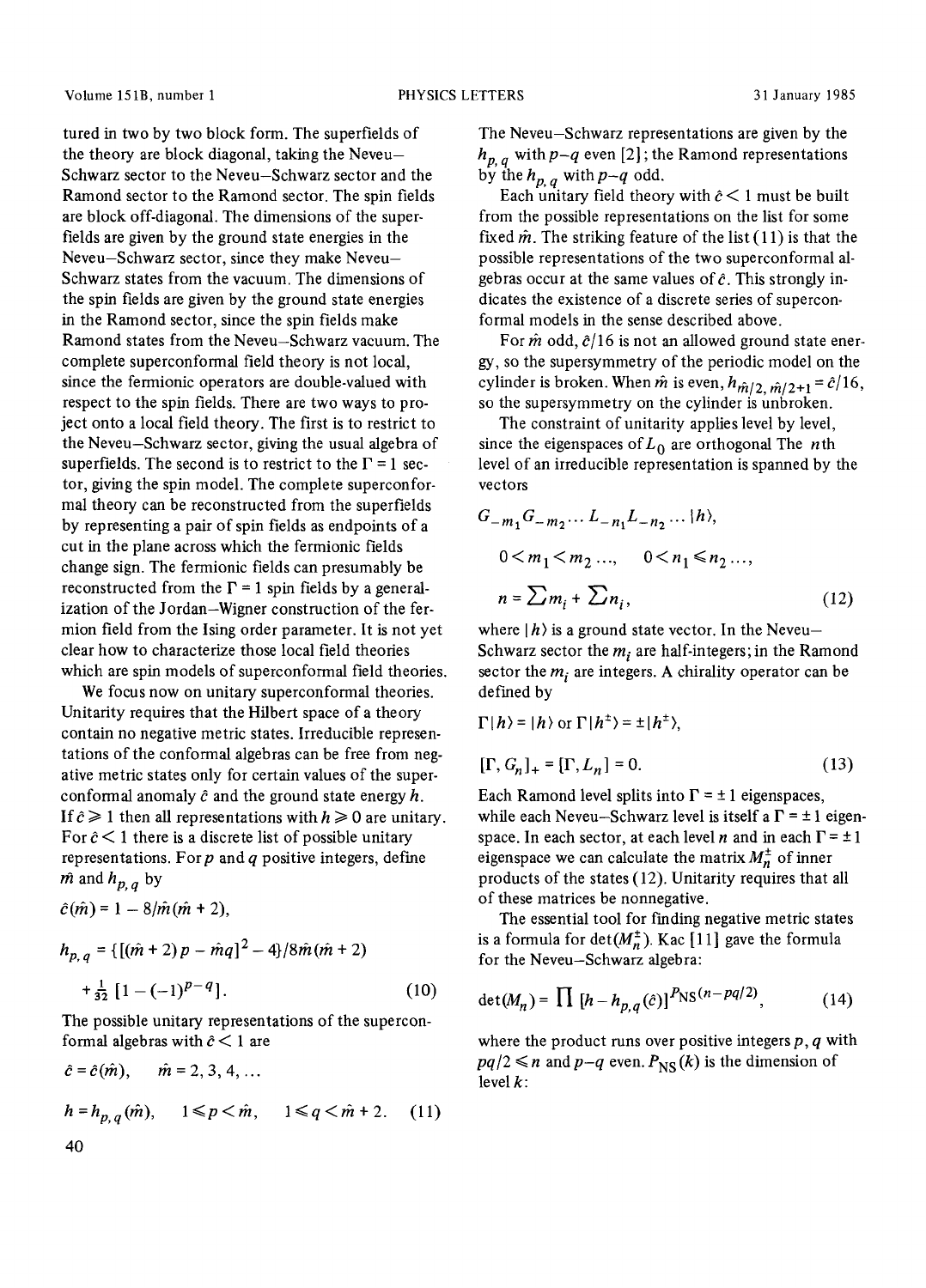Volume 151B, number 1 PHYSICS LETTERS 31 January 1985

$$
\sum_{k=0} t^k P_{\text{NS}}(k) = \prod_{k=1} (1 + t^{k-1/2})/(1 - t^k). \tag{15}
$$

We arrived at the determinant formula for the Ramond algebra by numerical calculations:

$$
\det(M_0^+) = 1, \quad \det(M_0^-) = h - \hat{c}/16,
$$
  
\n
$$
\det(M_n^+) = \det(M_n^-) = (h - \hat{c}/16)^P \text{R}^{(n)/2}
$$
  
\n
$$
\times \prod [h - h_{p,q}(\hat{c})]^P \text{R}^{(n-pq/2)} \quad \text{for } n > 0, \quad (16)
$$

where the product runs over positive integers  $p, q$  with  $pq/2 \le n$  and  $p-q$  odd.  $P_R(k)$  is half the dimension of the kth level:

$$
\sum_{k=0} t^k P_{\mathcal{R}}(k) = \prod_{k=1} (1 + t^k)/(1 - t^k). \tag{17}
$$

Both determinant formulas (14), (16) have now been proved by Meurman and Rocha-Caridi [12] using the technique that Feigin and Fuchs [13] applied to prove the Kac determinant formula for the Virasoro algebra. Curtwright and Thorn [14] have independently proved these determinant formulas.

As with the Virasoro algebra,  $M_n^{\pm}$  becomes diagonal and positive as  $h \to \infty$ , and det $(M_n^{\pm})$  has no zeros in the quadrant  $\hat{c} > 1$ ,  $h > 0$ . Thus there are no negative metric states for  $\hat{c} \ge 0, h \ge 0$ . On the other hand, for  $\hat{c} < 1$ and any  $h$ , there is always some  $n$  for which  $\det(M_n^{\pm}(\hat{c}, h)) \leq 0$ . A negative determinant indicates at least one negative metric state, so every unitary representation with  $\hat{c}$  < 1 must lie on a vanishing curve  $h = h_{p,q}(\hat{c})$  or, in the Ramond case,  $h = \hat{c}/16$ . The rest of the argument which gives the list  $(11)$  is essentially the same as used in ref. [2] for the Virasoro algebra. The list (11) consists of the *so-called first intersections*  [2] of the vanishing curves  $h = h_{p,q}(\hat{c})$ . It can be shown that there is a negative metric state between first intersections on each vanishing curve, which leaves only the first intersections as possible unitary representations. For the Ramond algebra there is a slight variation in the argument, because the collection of curves  $\{h_{p, p+1}\}$ makes first intersections with the single curve  $h = \hat{c}/16$ while for  $k \neq 1$  the collection  $\{h_{p, p+k}\}\$  makes first intersections with the collection  $\{\hat{h}_p, p+2-k\}.$ 

The first nontrivial model has  $\hat{m} = 3$ ,  $\hat{c} = 7/15$ .  $c =$  $7/10$ . This is the only value of c which occurs in the discrete lists for both the superconformal algebras and the Virasoro algebra [2]. In ref. [2] we identified  $c = 7/10$ 

with the tricritical Ising model and KadanoII  $|15|$  confirmed the identification using correlation functions calculated by himself and Nienhuis [16]. The tricritical Ising model [5] is an Ising model with annealed vacancies. It has a tricritical point at a certain temperature and vacancy chemical potential. The model is invariant under the  $Z_2$  symmetry which flips both the order operators, the Ising spins, and the disorder operators [17]. We pointed out in ref. [2] that the  $Z_2$  even sector is described by representations of the Neveu-Schwarz algebra. Here we complete the picture by pointing out that the  $Z_2$  odd sector is described by representations of the Ramond algebra. Thus the tricritical Ising model is a superconformal field theory.

The ground state energies allowed by unitarity and ordinary conformal invariance are [2]  $h = 0$ , 3/80,  $1/10$ ,  $7/16$ ,  $3/5$ , and  $3/2$ . The ground state energies allowed by unitarity and superconformal invariance in the Neveu-Schwarz sector are  $h_{1,1} = 0$  and  $h_{2,2} = 1/10$ . They decompose into irreducible representations of the Virasoro algebra:

$$
(0)_{\rm NS} = (0)_{\rm VIR} \oplus (3/2)_{\rm VIR},
$$

$$
(1/10)NS = (1/10)VIR \oplus (6/10)VIR.
$$
 (18)

These are the dimensions of the  $Z_2$  even operators of the tricritical Ising model [ 18]. The allowed representations of the Ramond algebra are  $h_{1,2} = 3/80$  and  $h_{2,1}$  $= 7/16$ , each consisting of exactly one irreducible representation of the Virasoro algebra \*1. These are the dimensions of the  $Z_2$  odd operators of the tricritical Ising model, i.e., the leading and subleading magnetic spin operators [19]. These operators take  $Z_2$  even states to  $Z_2$  odd and vice versa and so intertwine the Ramond and Neveu-Schwarz sectors of the theory. The disorder operators are the  $\Gamma = -1$  spin fields. The  $\Gamma = 1$  projection of the superconformal model is a maximal mutually local algebra of operators. This picture of the tricritical Ising model is supported by the operator product relations of ordinary conformal field theory [1].

All of the  $Z_2$  even operators can be constructed from the super stress-energy tensor and a single conformal superfield. To do this we use the complex conjugate coordinates  $(\bar{z}, \theta)$  and the  $(h, h)$  notation which gives the dimension  $(h + h)$  and the spin  $(h - h)$  of a

 $*1$  A superconformal representation does not typically decompose into only a finite number of Virasoro representations.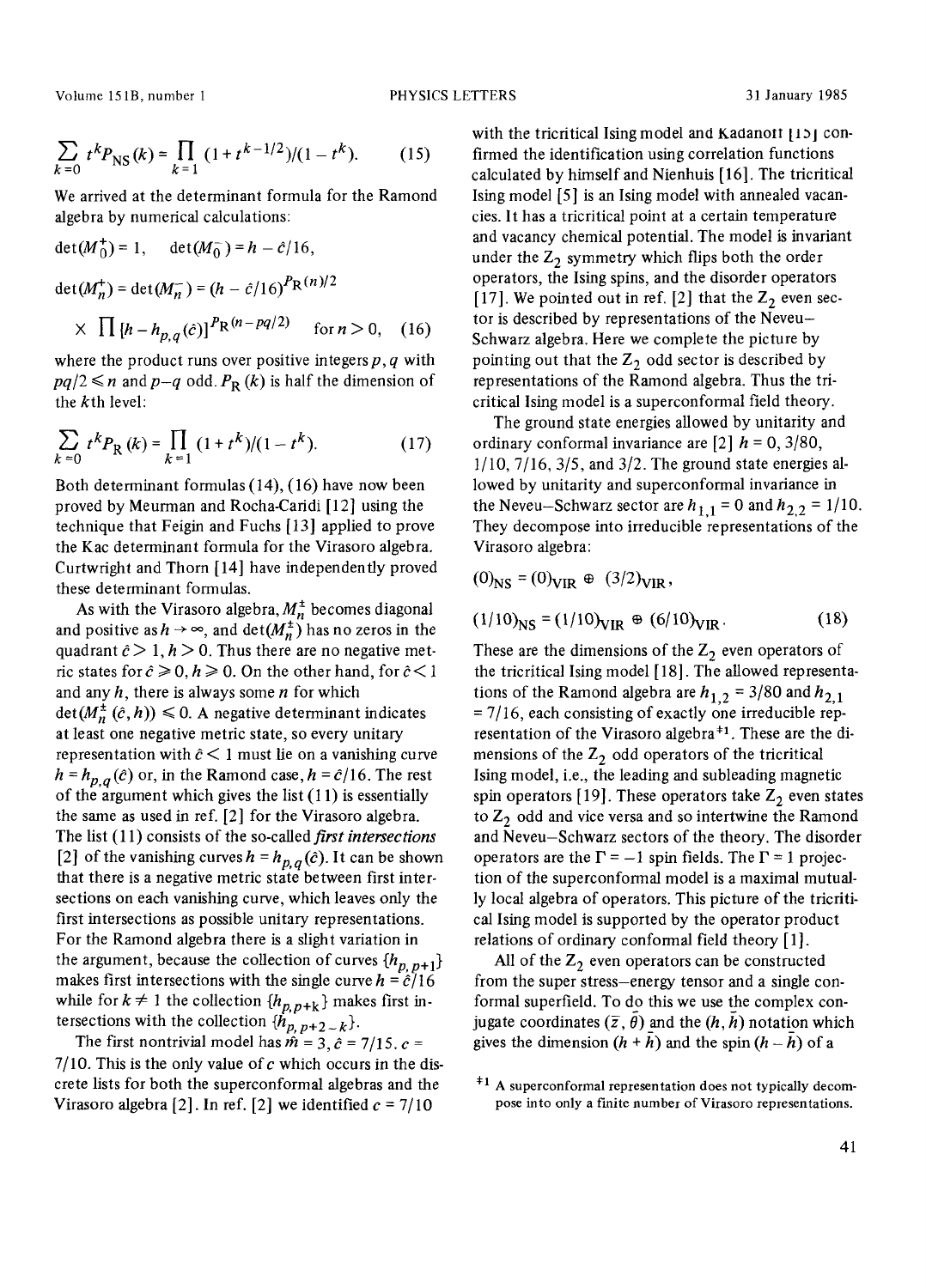conformal field  $[1,2]$ . The  $Z_2$  invariant operators consists [18] of the energy operator  $\epsilon$  with  $(h, h) = (1/10,$  $1/10$ , the vacancy operator t with  $(6/10, 6/10)$ , and an irrelevant operator with  $(3/2, 3/2)$ . There are also  $Z_2$ even fermionic operators  $\psi$  with (6/10, 1/10) and  $T_F$ with  $(3/2, 0)$ . The ordinary stress-energy tensor is combined with  $T_F$  to form the super stress-energy tensor, and the  $(3/2, 3/2)$  operator is interpreted as  $T_{\rm F}$   $\overline{T}_{\rm F}$ . The remaining even operators are combined to form a superfield  $\Phi = \epsilon + \theta \psi + \tilde{\theta} \overline{\psi} + \theta \overline{\theta} t$  with  $(h, \overline{h})$  $=(1/10, 1/10)$ . All of the correlation functions of the  $Z_2$  even operators can be derived from the correlations of the superfield  $\Phi$ , since correlation functions of the super stress-energy tensor are completely determined by the commutation relations (2), as in ordinary conformal field theory [1].

We have calculated correlation functions of the superfield of the tricritical Ising model by a supersymmetric version of the method of null vectors and linear differential equations [ 1,20]. Here we present the result for the four point function. Derivations and additional results will be presented elsewhere [21]. The null vector  $[G_{-3/2} - (5/3) L_{-1} G_{-1/2}]$  |1/10) gives rise to a linear super differential equation on correlation functions of  $\Phi$  which, along with the appropriate singularity and monodromy conditions, determines the four point function:

 $\langle \Phi(1) \Phi(2) \Phi(3) \Phi(4) \rangle = |z_{12}z_{23}z_{34}z_{41}|^{-1/5}$  $\times (|f(\eta, \zeta)|^2 + A|g(\eta, \zeta)|^2),$  (19) where  $\eta = z_{12}z_{34}/z_{13}z_{24}$ ,  $\zeta = 1 - \eta - z_{14}z_{23}/z_{13}z_{24}$ *and*   $f = (1 + \zeta \eta \, d/d\eta) \left( [\eta(1 - \eta)]^{-1/10} F_1(\frac{1}{5}, -\frac{2}{5}, \frac{2}{5}, \eta) \right)$ 

$$
+ \frac{3}{35} \zeta \left[ \eta (1 - \eta) \right]^{9/10} F_1(\frac{8}{5}, \frac{11}{5}, \frac{12}{5}, \eta),
$$
  
\n
$$
g = (1 + \zeta \eta \, d/d\eta) \left( \left[ \eta (1 - \eta) \right]^{1/2} F_1(\frac{7}{5}, \frac{4}{5}, \frac{8}{5}, \eta) \right)
$$
  
\n
$$
+ \frac{1}{5} \zeta \left[ \eta (1 - \eta) \right]^{-1/2} F_1(-\frac{6}{5}, -\frac{3}{5}, -\frac{2}{5}, \eta),
$$
  
\n
$$
A = \frac{4}{9} \Gamma(4/5) \Gamma(2/5)^3 / \Gamma(1/5) \Gamma(3/5)^3.
$$
 (20)

It is also possible to construct correlation functions for conformal superfields by a straightforward supersymmetric extension of the Feigin-Fuchs Coulomb gas integral representation [22] \*2. Conformal superfields

are represented by exponentials of a free superfield. An extra supercharge is placed at infinity and the net charge is neutralized by superconformally invariant contour integrals of  $h = 1/2$  exponentials of the free superfield. To obtain nonvanishing correlation functions of bosonic fields there must be an even number of neutralizing supercharges. By this method it is possible to describe correlation functions of all conformal superfields corresponding to degenerate representations of the Neveu-Schwarz algebra (as well as certain others). Bershadsky, Knizhnik, and Teitelman [23] have independently constructed this integral representation and used it to study the operator product structure of conformal superfields.

The correlation functions of the tricritical Ising model can also be calculated using ordinary conformal properties. The results of Dotsenko and Fateev [22] show that there is a unique conformally invariant theory with the appropriate field content (at least in the  $Z_2$  even sector), so it must be the supersymmetric theory. Relations like eq. (7) can be checked by the ordinary conformal techniques. We are currently constructing explicitly supersymmetric representations of combined spin operator and superfield correlation functions.

We should note that Rocha-Caridi [24] calculated the partition functions of the representations with  $c = 7/10$ . We should also mention interesting recent work by Goddard and Olive [25]. Using Kac-Moody algebra techniques they have found a fermionic oscillator realization for the  $c = 7/10$  representations, among others, thus proving their unitarity.

There are several applications of superconformal field theory in superstring theory. The Faddeev-Popov ghosts of the fermionic string [26] form a superconformal system. The ghost spin fields complete the covariant construction of the fermionic vertex [27]. Ising model techniques can be used to calculate multi-fermion amplitudes [28]. Nontrivial superconformal field theories with  $\hat{c} = 6$  give possible compactifications of superstring theories from ten to four dimensions [29]. In particular, the  $N = 1$  supersymmetric nonlinear sigma models with Ricci-flat internal spaces are conjectured to have zero beta function [30], which implies superconformal invariance. Such models can be defined on the world-surface of the open type I superstring if they are extended by boundary terms which depend on a Yang-Mills gauge field on the internal space. The Ramond representation of the superconformal sigma model determines the fermionic spectrum of the compactified superstring,

 $*<sup>2</sup>$  For related works, see refs. [18,19].